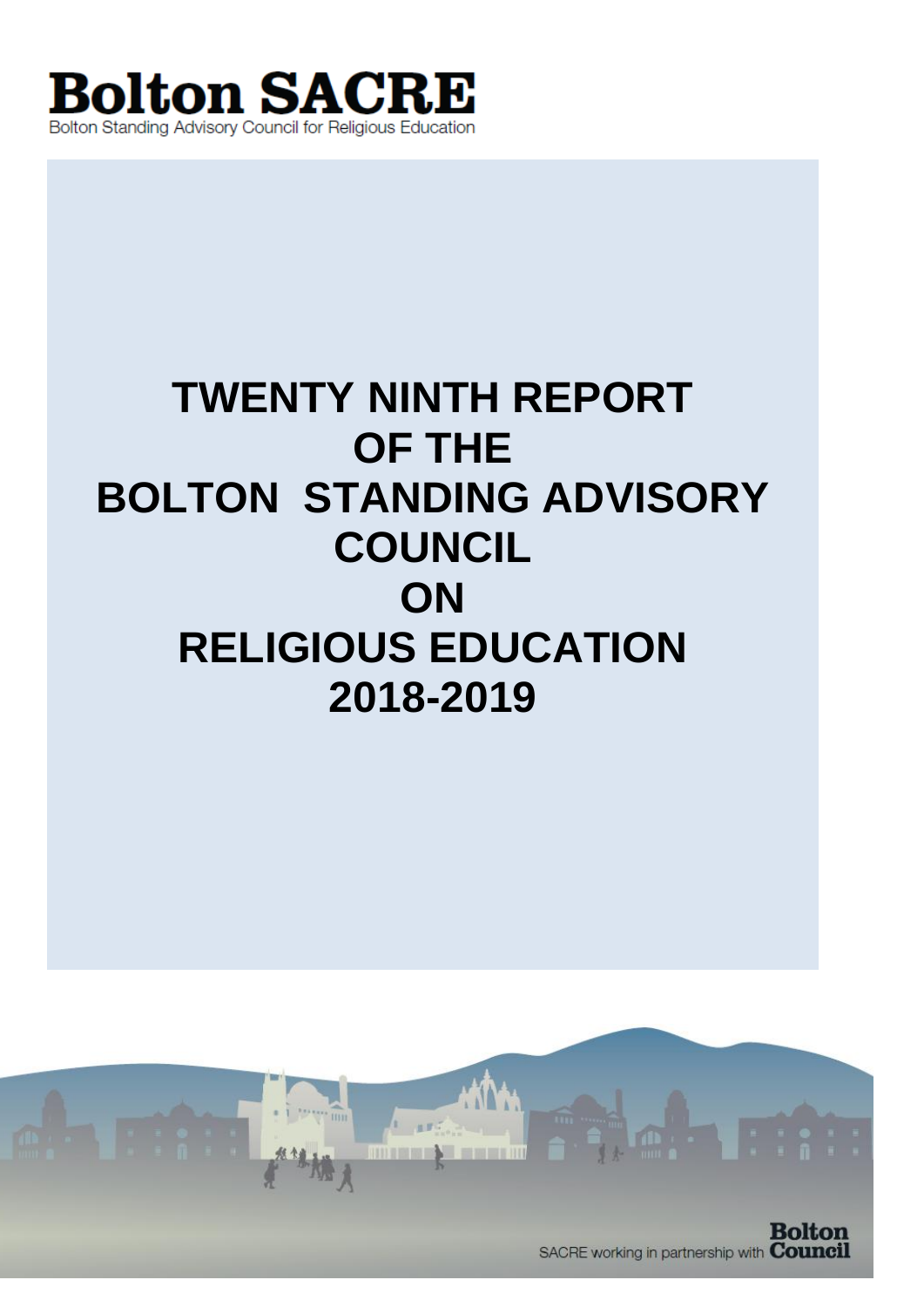## **Introduction**

I have served my first term as Chair of SACRE and have been so proud to serve the Bolton Family in this position.

I had the privilege of attending the NASACRE Conference for the first time in May this year and it was fantastic to meet with so many people who work so hard to promote and support RE across the country.

With the new OFSTED Framework out in draft form many schools are re-looking at their Religious Education provision and Georgina Ryding ( Vice Chair) has been able to support a number of schools and subject leaders in their development of RE this year. This has been a new venture for SACRE and something we hope to continue in the future.

Steph English (Chair SACRE)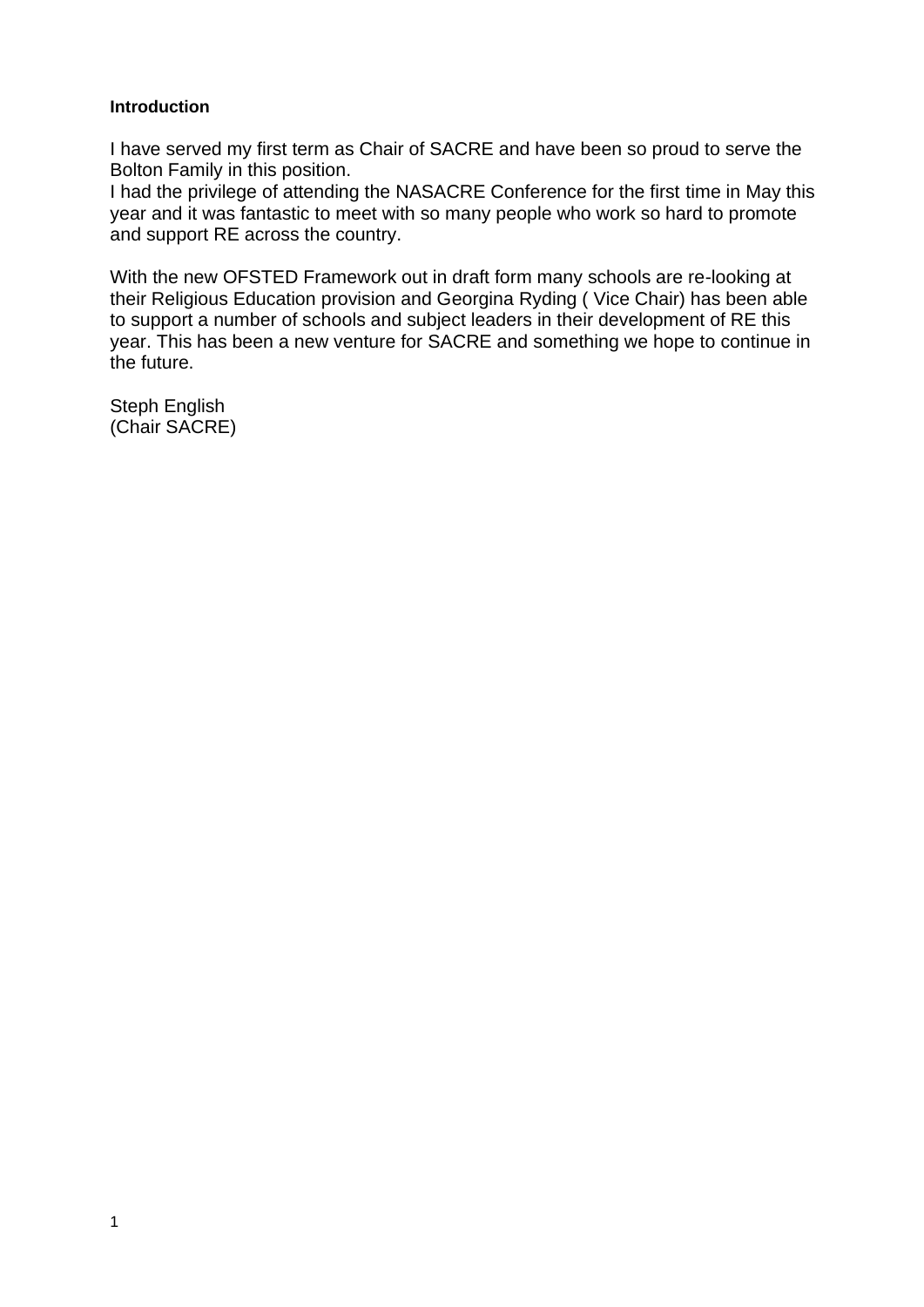# **1. The constitution and current membership of SACRE 2018-2019**

| Committee A:                                                                                                       | Christian and other religious denominations (13 members)                                                                |             |  |  |  |  |
|--------------------------------------------------------------------------------------------------------------------|-------------------------------------------------------------------------------------------------------------------------|-------------|--|--|--|--|
| Mr P Agravat<br>Mr M Mistry<br>Mr S Akuji<br>Mr F Ali<br>Mr M Amejee<br>Mrs H Lewis<br>Mrs S Wright<br>Ms B Jordan | (Hindu)<br>(Hindu)<br>(Muslim)<br>(Muslim)<br>(Muslim)<br>(Jewish)<br>(Free Church - Methodist)<br>(Society of Friends) |             |  |  |  |  |
| Committee B:                                                                                                       | The Church of England (4 members)                                                                                       |             |  |  |  |  |
| Mrs A Hart<br>Mrs G Ryding                                                                                         |                                                                                                                         |             |  |  |  |  |
| Committee C:                                                                                                       | <b>Teacher Associations</b>                                                                                             | (8 members) |  |  |  |  |
| Mr P Bottomley<br>Ms S English<br>Mrs J Pilling                                                                    | (ATL)<br>(NUT)<br>(NAHT)                                                                                                |             |  |  |  |  |
| Committee D:                                                                                                       | <b>Local Education Authority</b>                                                                                        | (5 members) |  |  |  |  |
| Cllr D Bagnall<br>Cllr K McKeon<br>Cllr J Walsh<br><b>CIIr Mrs AM Watters</b><br>Cllr C Wild                       |                                                                                                                         |             |  |  |  |  |

Clerk to SACRE: Marie Foley, Governance Training Officer

Terms of Reference and 'A Guide for SACRE' members are reviewed each year and copies provided for all members. These documents are designed to support members in their duties. The NASACRE website also provides up to date information and guidance for SACRE members.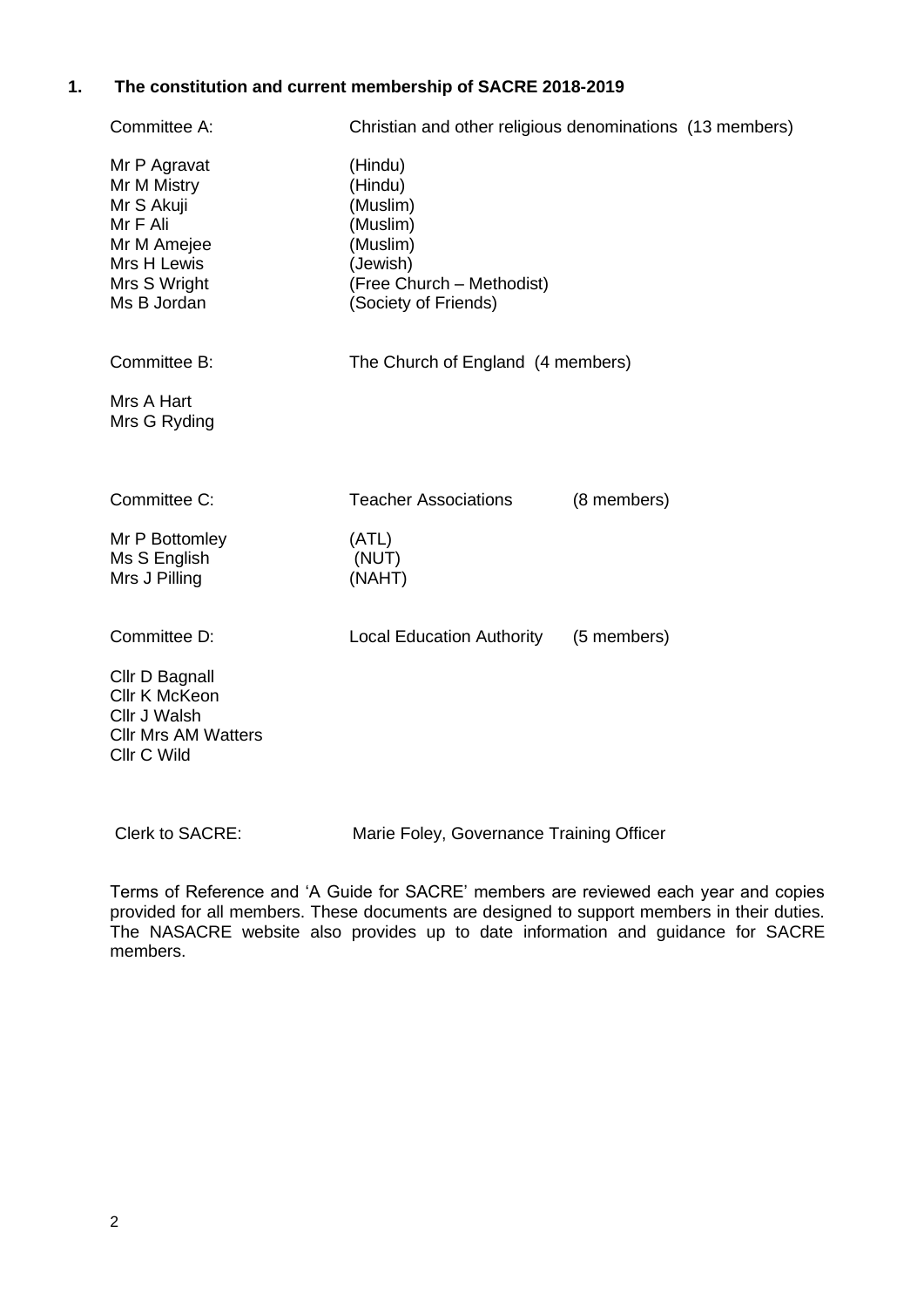# **2. Locally Agreed Syllabus**

**2.1** The Bolton Agreed Syllabus is to be reviewed. SACRE members considered a range of options and have decided that the most effective and efficient way to move forward is to 'buy in' a syllabus that is already used in other Local Authorities. Work will start at a pace in the coming year.

## **3. Teaching and Learning**

## **3.1 RE Conference**

This year Fiona Moss from RE Today led the morning session which focused on the new OFSTED Framework and implications for subject leaders, particularly those leading RE. The session incorporated some practical activities that could be used to check out children's knowledge with a really clear overview of the 'Quality of Education' element of the new Inspection Framework. Feedback about the impact this session would have back in schools was very positive.

SACRE Invited Jeremy Michaelson to lead the afternoon session. He presented a range of activities that could be used to support the teaching of Judaism within a primary school, basing them around his home life and daily routine. The session also enabled delegates to develop their own knowledge of Judaism and to explore some big questions in a really engaging discussion. Jeremy is due to retire at the end of this year. He has worked across many schools in Bolton and I know his knowledge, enthusiasm and passion will be missed.

#### **3.2 Support for RE Leads**

Georgina Ryding ( Vice Chair) and Headteacher in Bolton has been commissioned by SACRE to offer support to schools to improve the quality of teaching and learning. She has worked directly with five schools, leading staff meetings, developing curriculum overviews for schools with mixed year groups and reviewing provision that best meets the needs of pupils with SEND.

This work will continue next year.

#### **3.3 Bolton RE Hub**

Bolton has a thriving RE hub that is led by Matthew Harding from St Matthew's Little Lever. Initially it was set up to support VA Schools from across Bolton but it quickly widened its scope to incorporate all schools and often has over 25 RE leads at the termly meetings.

#### **4. Statutory Responsibilities**

## **4.1 Determinations**

There have been no requests for determinations this year.

#### **4.2 Withdrawal from RE.**

There have been no requests for advice regarding withdrawal from RE in 2018 – 2019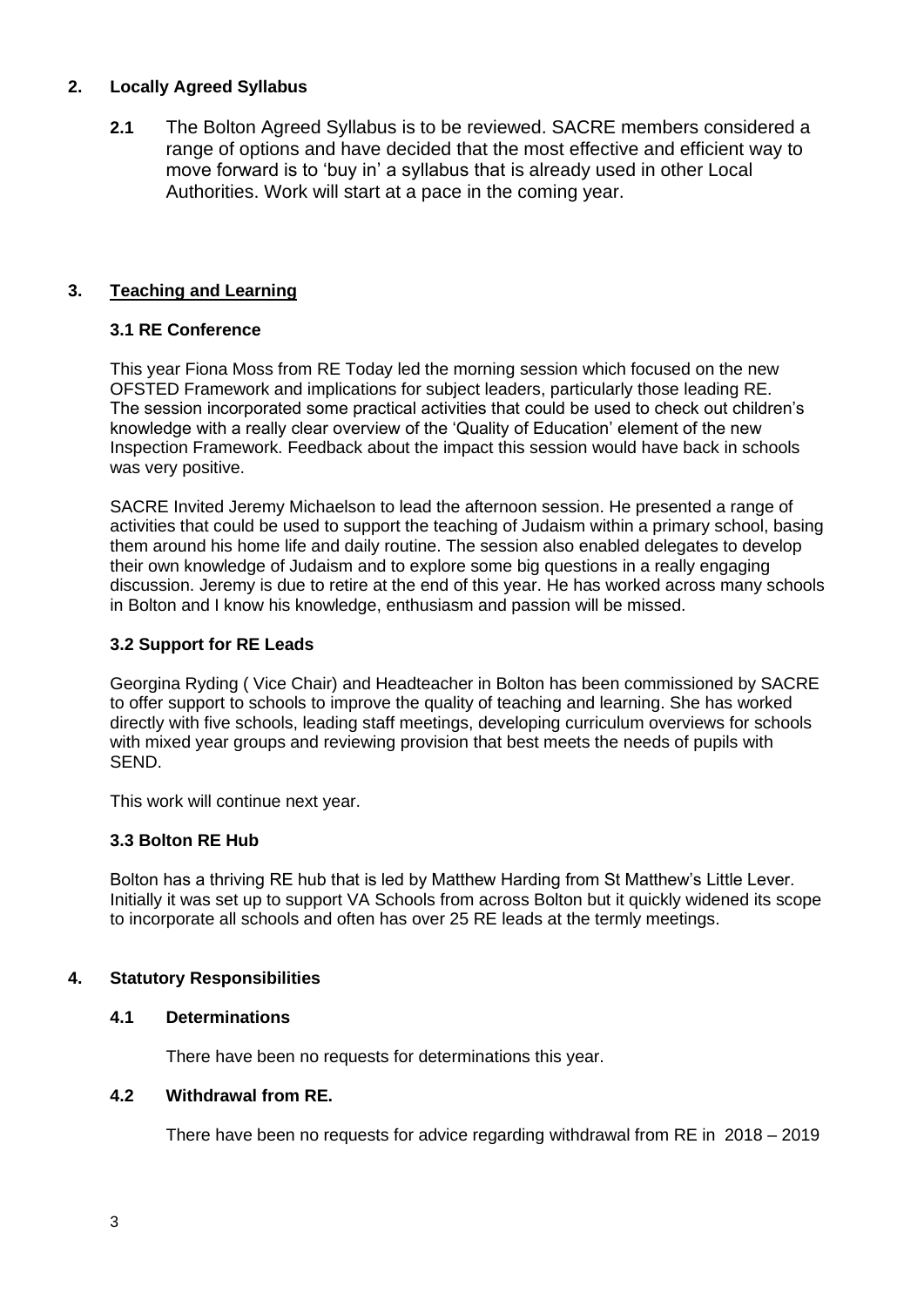# **4.3 Complaints about RE.**

There have been no complaints made to SACRE in 2018 -2019

## **4.4 Advice to statutory bodies**:

SACRE has approached for guidance on a number of issues this year including advice for Primary aged children considering fasting during Ramadan and the inclusion of religious headwear in uniform policies. In each case it was clear that schools were keen to support their communities and wanted advice to make sure that they were doing this in the most inclusive and consistent way.

A number of schools have their own guidance around fasting and in the coming year SACRE is going to work with the Bolton Council of Mosques ( BCOM) to review and update this guidance so it can be shared more widely.

#### **5. Wider SACRE Involvement**

#### **5.1 North West Hub**

North West Hub . Bolton SACRE have continued regular involvement in the North West Hub, where SACRE's from across the North West come together to discuss issues and share ideas that are relevant to everyone. It has been really valuable to be part of a larger group and something SACRE is keen to continue.

#### **5.2 NASACRE Conference**

Both the Chair and Vice Chair attended the NASACRE conference held in Manchester this year. NASACRE now have regional ambassadors for RE and the discussion around their role and how they can be contacted was a really valuable part of the conference, as was the opportunity to meet delegates from across the country.

#### **5.3 Inter-faith Activity**

We are so fortunate in Bolton to have a really active and effective Interfaith Council, led by Chan Parmer, who regularly attends Bolton SACRE meetings. Chan has now retired and his enormous contribution to community cohesion in Bolton cannot be underestimated. There continues to be a wide range of activities and events organised throughout the year to support community cohesion and engagement. There is a strong focus on all those of faith and no faith working together in a positive way.

#### **6. GCSE Data for Religious Education**

| <b>Grade Summary:</b> |                          |    |     |     |     |     |     |     |        |        |        |        |                                         |
|-----------------------|--------------------------|----|-----|-----|-----|-----|-----|-----|--------|--------|--------|--------|-----------------------------------------|
| No. On<br>Roll        | No. of<br><b>Entries</b> | q  | 8   |     | 6   | 5   | 4   | <4  | $%7-9$ | $%5-9$ | $%4-9$ | $%1-9$ | Average<br><b>Point</b><br><b>Score</b> |
| 3323                  | 1961                     | 99 | 197 | 281 | 310 | 276 | 193 | 605 | 29%    | 59%    | 69%    | 98%    | 4.98                                    |

Source: DFE Provisional Schools Checking Data, Oct 2019